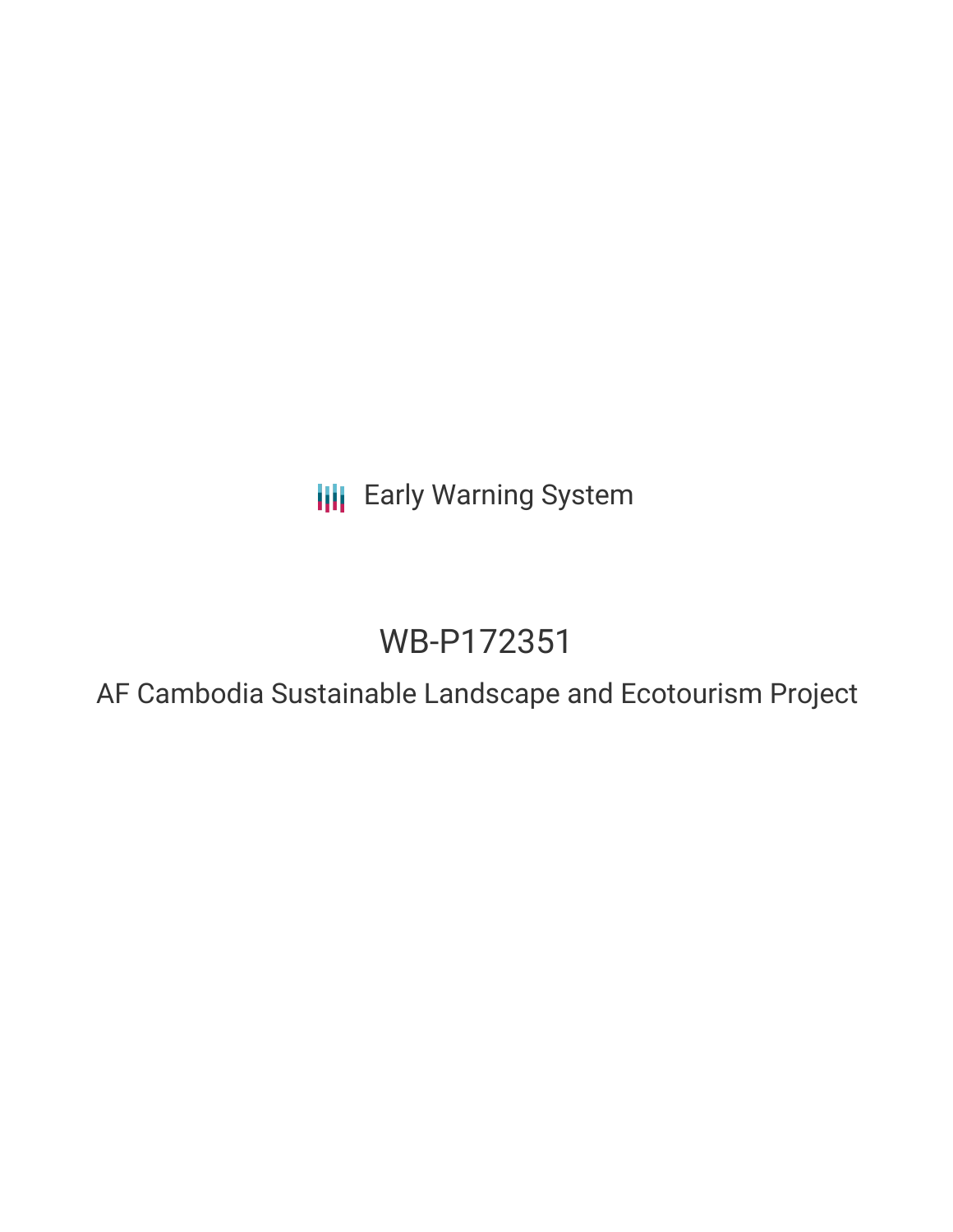

#### **Quick Facts**

| <b>Countries</b>              | Cambodia                                    |
|-------------------------------|---------------------------------------------|
| <b>Specific Location</b>      | Cardamom Mountains-Tonle Sap                |
| <b>Financial Institutions</b> | World Bank (WB)                             |
| <b>Status</b>                 | Proposed                                    |
| <b>Bank Risk Rating</b>       | B                                           |
| <b>Voting Date</b>            | 2020-05-18                                  |
| <b>Borrower</b>               | Government of Cambodia                      |
| <b>Sectors</b>                | Climate and Environment, Law and Government |
| <b>Project Cost (USD)</b>     | $$4.42$ million                             |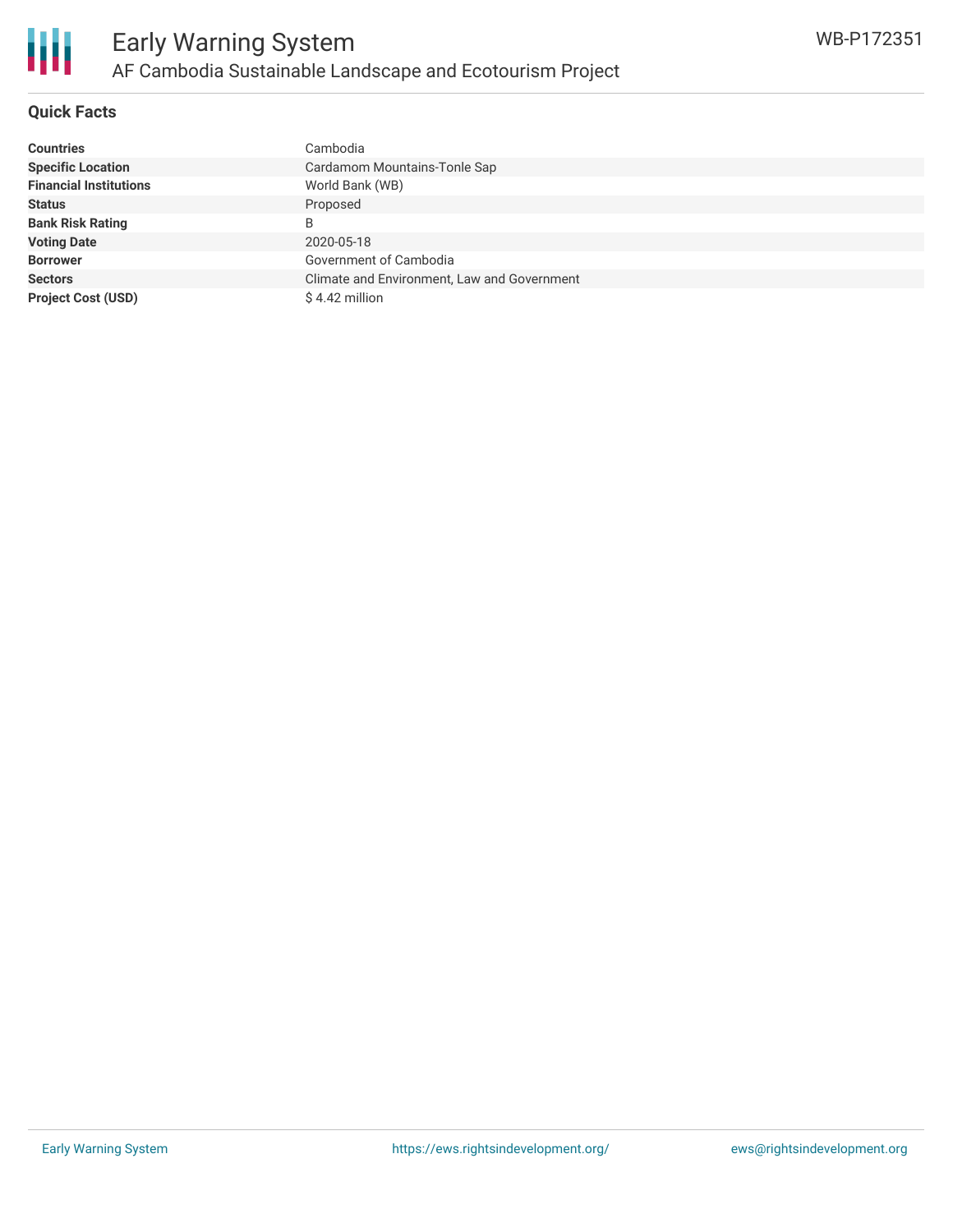

#### **Project Description**

According to bank documents, "The Project Development Objective is to improve protected areas management, and to promote ecotourism opportunities and non-timber forest product value chains in the Cardamom Mountains-Tonle Sap landscape."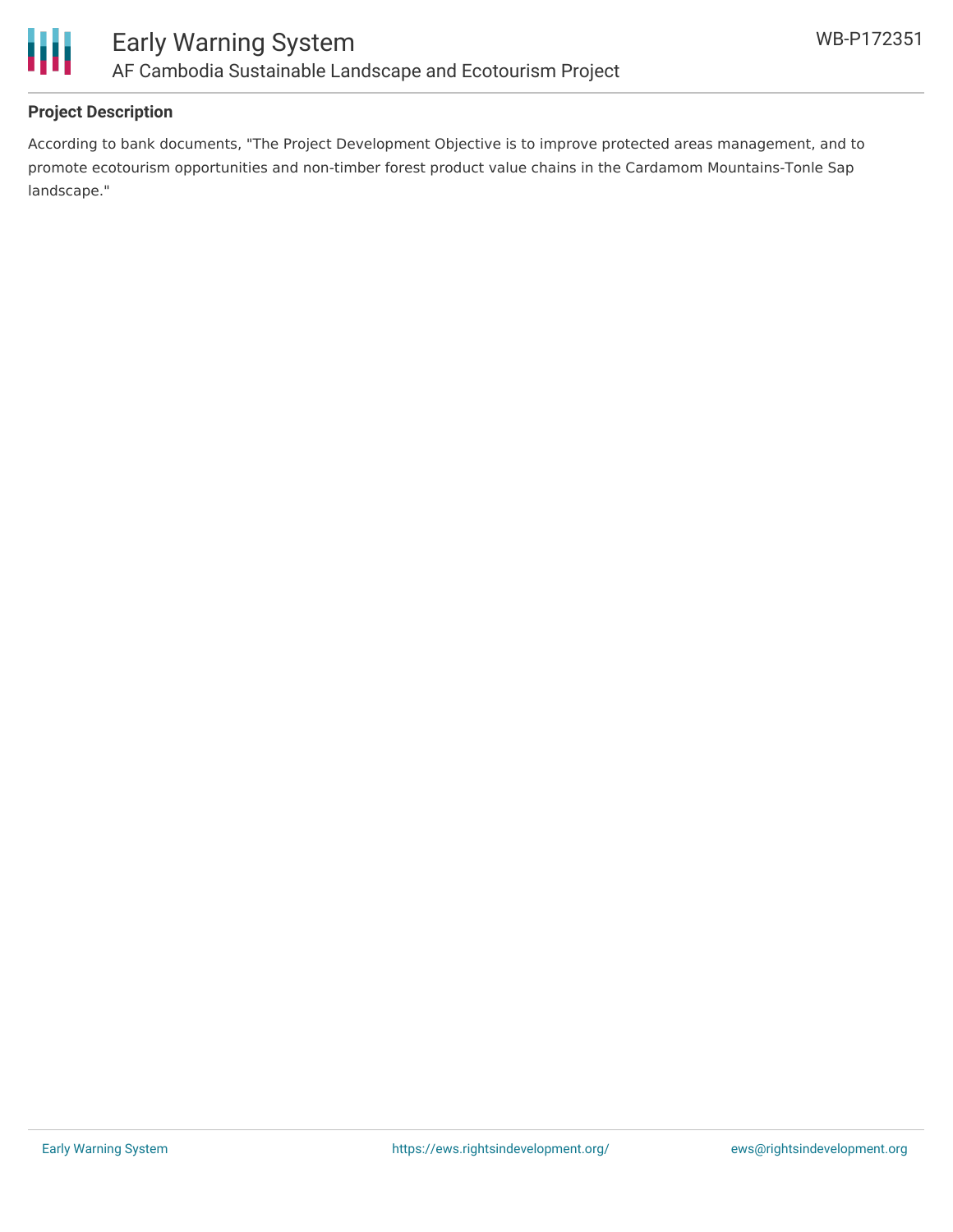

### **Investment Description**

World Bank (WB)

Co-financing:

Global Environment Facility (GEF) US\$ 4.42 million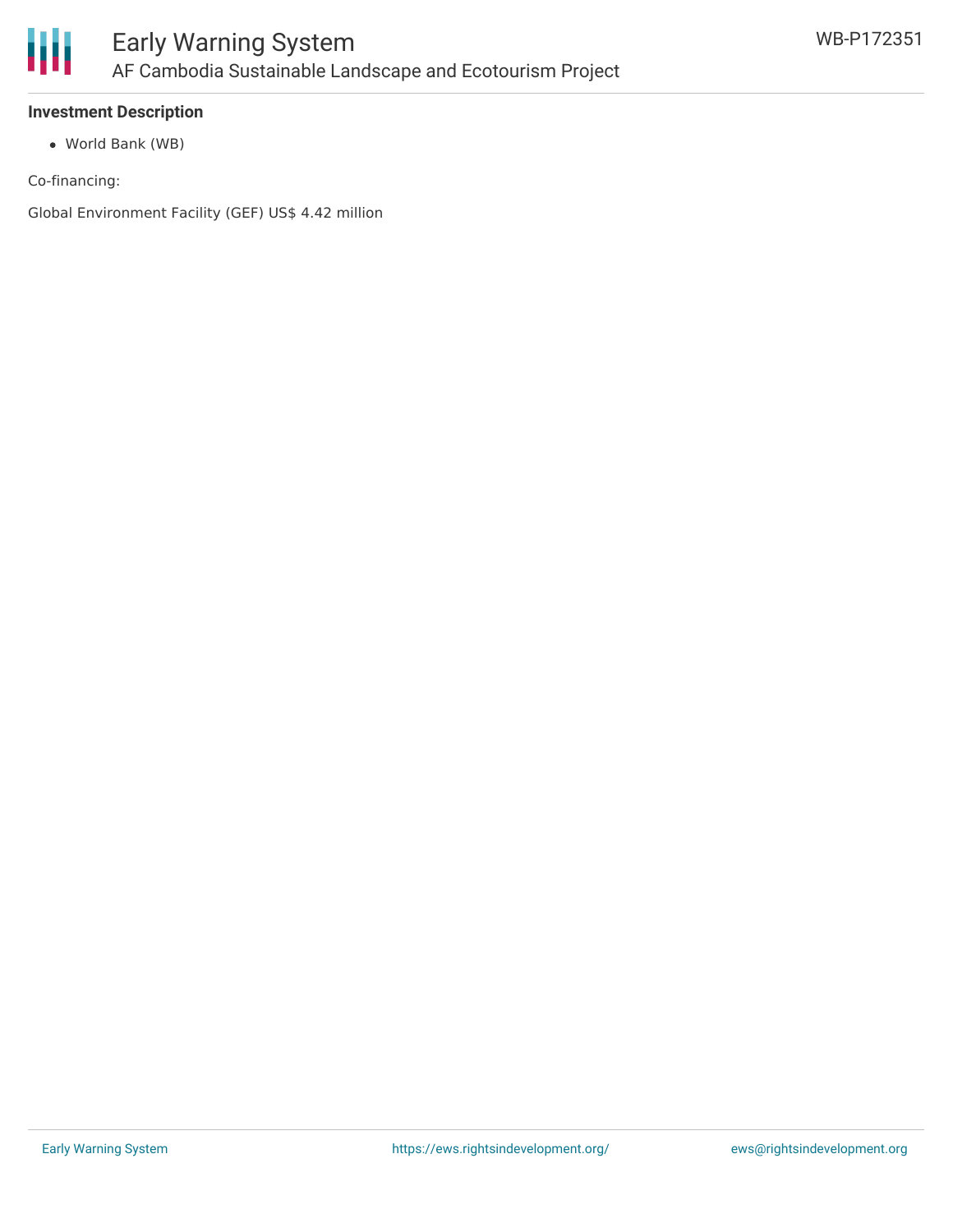

#### **Contact Information**

World Bank Werner L. Kornexl, Sr Natural Resources Mgmt. Spec. Maurice AndresRawlins, Natural Resources Mgmt. Spec.

Borrower/Client/Recipient Kingdom of Cambodia

Implementing Agencies Ministry of Environment Sao Sopheap, Secretary of States [aosopheap@yahoo.com](mailto:aosopheap@yahoo.com)

Ministry of Rural Development Chreay Pom, Director General for Technical Affairs chreaypom@gmail.com

#### **ACCOUNTABILITY MECHANISM OF WORLD BANK**

The World Bank Inspection Panel is the independent complaint mechanism and fact-finding body for people who believe they are likely to be, or have been, adversely affected by a World Bank-financed project. If you submit a complaint to the Inspection Panel, they may investigate to assess whether the World Bank is following its own policies and procedures for preventing harm to people or the environment. You can contact the Inspection Panel or submit a complaint by emailing ipanel@worldbank.org. You can learn more about the Inspection Panel and how to file a complaint at: <http://ewebapps.worldbank.org/apps/ip/Pages/Home.aspx> .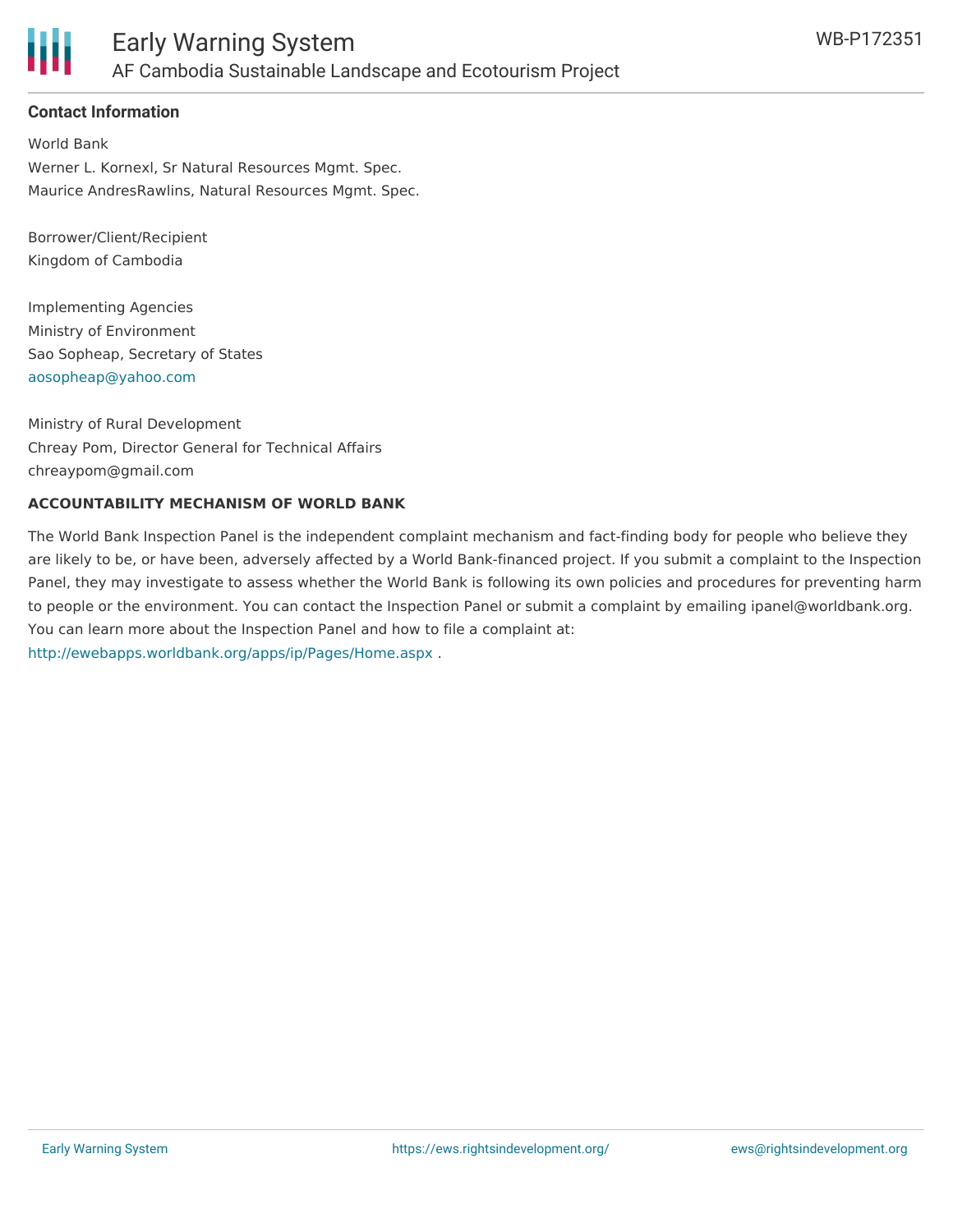

## Early Warning System

AF Cambodia Sustainable Landscape and Ecotourism Project

#### **Bank Documents**

- Cambodia Sustainable Landscapes and Ecotourism Project : Environmental Assessment : [Environmental](https://ewsdata.rightsindevelopment.org/files/documents/51/WB-P172351_Rc31Gn8.pdf) [Original Source]
- Cambodia Sustainable [Landscapes](https://ewsdata.rightsindevelopment.org/files/documents/51/WB-P172351_5KZZVGh.pdf) and Ecotourism Project : Indigenous Peoples Plan : Indigenous Peop [Original Source]
- Cambodia Sustainable Landscapes and Ecotourism Project : [Resettlement](https://ewsdata.rightsindevelopment.org/files/documents/51/WB-P172351_Gl9pqeW.pdf) Plan : Process Framework [\[Original](http://documents.worldbank.org/curated/en/749161577691828733/pdf/Process-Framework.pdf) Source]
- Cambodia Sustainable Landscapes and Ecotourism Project : Resettlement Plan : [Resettlement](http://documents.worldbank.org/curated/en/415951577692680111/pdf/Resettlement-Policy-Framework.pdf) Policy F [Original Source]
- Project Information [Document-Integrated](http://documents.worldbank.org/curated/en/925331582013153442/pdf/Project-Information-Document-Integrated-Safeguards-Data-Sheet-AF-Cambodia-Sustainable-Landscape-and-Ecotourism-Project-P172351.pdf) Safeguards Data Sheet AF Cambodia Sustainable Landscape an [Original Source]